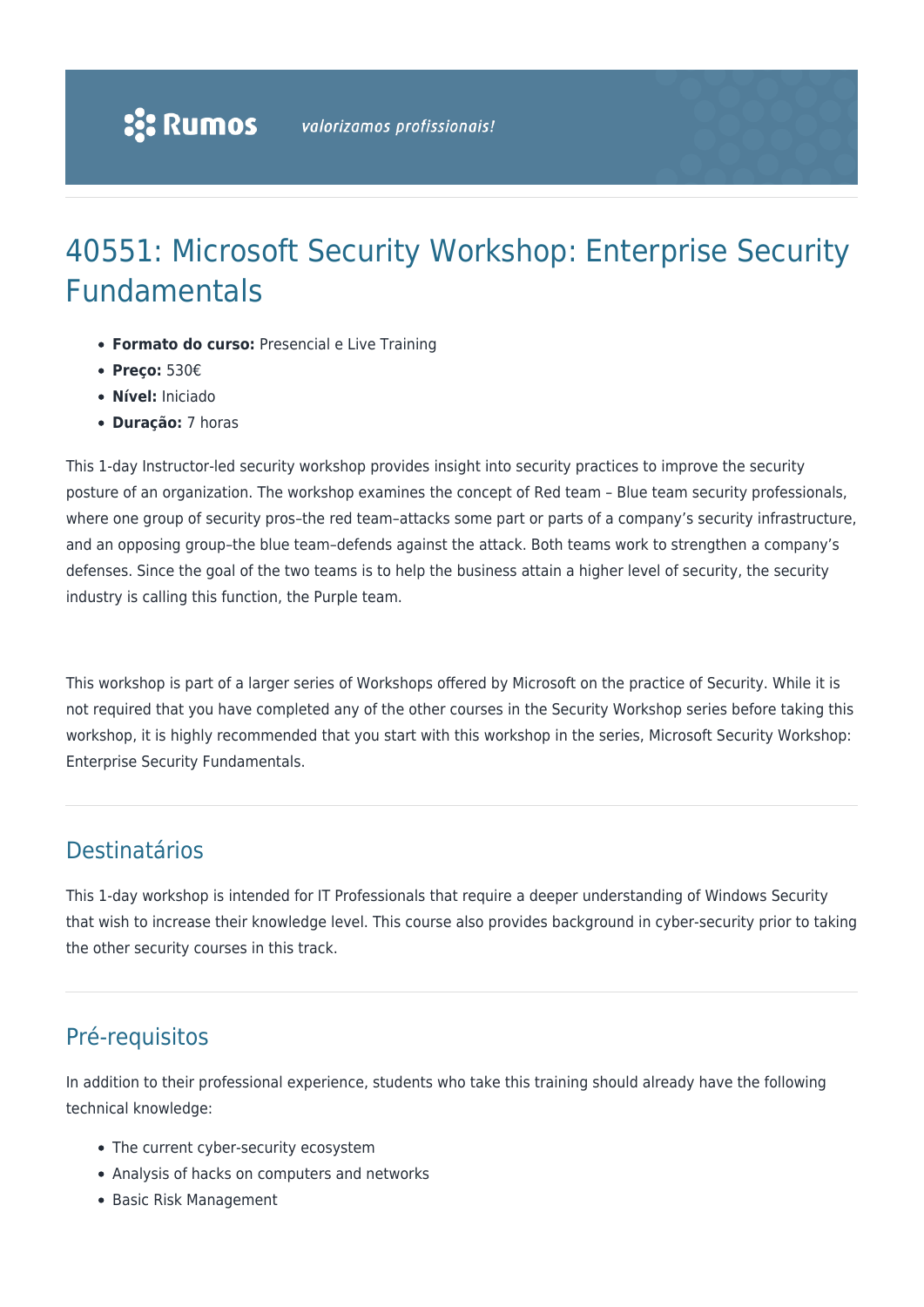# **Objectivos**

After completing this course, students will be able to:

- Describe the current cybersecurity landscape
- Describe the assume compromise philosophy
- Identify factors that contribute to the cost of a breach
- Distinguish between responsibilities of red teams and blue teams
- Identify typical objectives of cyber attackers
- Describe a kill chain carried out by read teams
- Describe the role, goals, and kill chain activities of the blue team in red team exercises
- Describe the ways limiting how an attacker can compromise unprivileged accounts.
- Describe the methods used to restrict lateral movement.
- Describe how telemetry monitoring is used to detect attacks.
- Explain the concept of Confidentiality, Integrity, and Availability (CIA) triad.
- Describe the primary activities that should be included in organization preparations
- Identify the main principles of developing and maintaining policies.

### Programa

#### **Understanding the cyber-security landscape**

In this module, you will learn about the current cybersecurity landscape and learn how adopting the assume compromise philosophy, you can you restrict an attacker's ability to move laterally between information systems and to restrict their ability to escalate privileges within those systems. The current cyber-security landscape is vast and likely impossible for any one individual to comprehend in its entirety. There are, however, several aspects of that landscape to which those interested in the fundamentals of enterprise security should pay attention.

#### **Lessons**

- Current Cyber-security Landscape
- Assume Compromise Philosophy

After completing this module, students will be able to:

- Describe the current cybersecurity landscape.
- Describe the Assume Compromise Philosophy.
- Identify factors that contribute to the cost of a breach.

#### **Red Team: Penetration, Lateral Movement, Escalation, and Exfiltration**

Red team versus blue team exercises involve the simulation of an attack against an organization's information system. The red team simulates and, in some cases, performs proof of concept steps taken in the attack against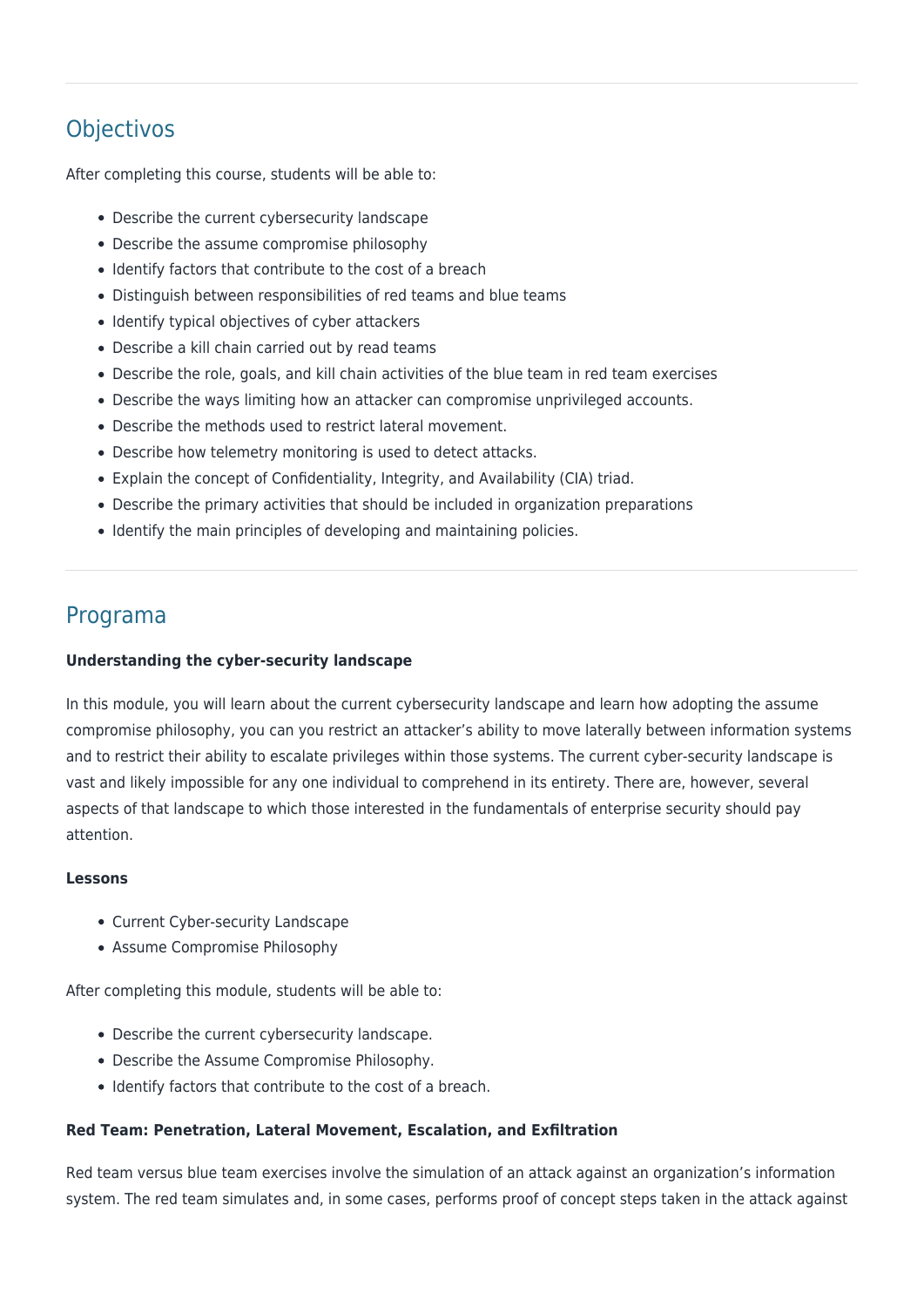the organization's IT systems. The blue team simulates the response to that attack. This adversarial approach not only allows for the identification of security vulnerabilities in the way that the organization's IT systems are configured, but also allows members of the organization's information systems staff to learn how to detect and respond to attacks. In this module you will learn the Practice Red team versus Blue team approach to detecting and responding to security threats.

#### **Lessons**

- Red Team versus Blue Team Exercises
- The Attackers Objective
- Red Team Kill Chain

After completing this module, students will be able to:

- Distinguish between responsibilities of red teams and blue teams.
- Identify typical objectives of cyber attackers.
- Describe a kill chain carried out by red teams.

#### **Blue Team Detection, Investigation, Response, and Mitigation**

In this module you will learn about the Blue Team roles and goals in the attack exercises. You will learn the structure of an attack against an objective (Kill Chain) and the ways limiting how an attacker can compromise unprivileged accounts. You will also learn the methods used to restrict lateral movement that prevent attackers from using a compromised system to attack other systems and how telemetry monitoring is used to detect attacks.

#### **Lessons**

- The Blue Team
- Blue Team Kill Chain
- Restricting Privilege Escalation
- Restrict Lateral Movement
- Attack Detection

After completing this module, students will be able to:

- Describe the Blue Team rRole, and Ggoals, and kill chain activities of the blue team in the red team exercises.
- Describe the structure of an attack against an objective (Kill Chain).
- Describe the ways limiting how an attacker can compromise unprivileged accounts.
- Describe the methods used to restrict lateral movement.
- Describe how telemetry monitoring is used to detect attacks.

#### **Organizational Preparations**

There are several ongoing preparations that an organization can take to improve their overall approach to information security. In this module, we will take a closer look at some of them. You will learn about a conceptual model for thinking about the security of information and how to approach information security and to prepare